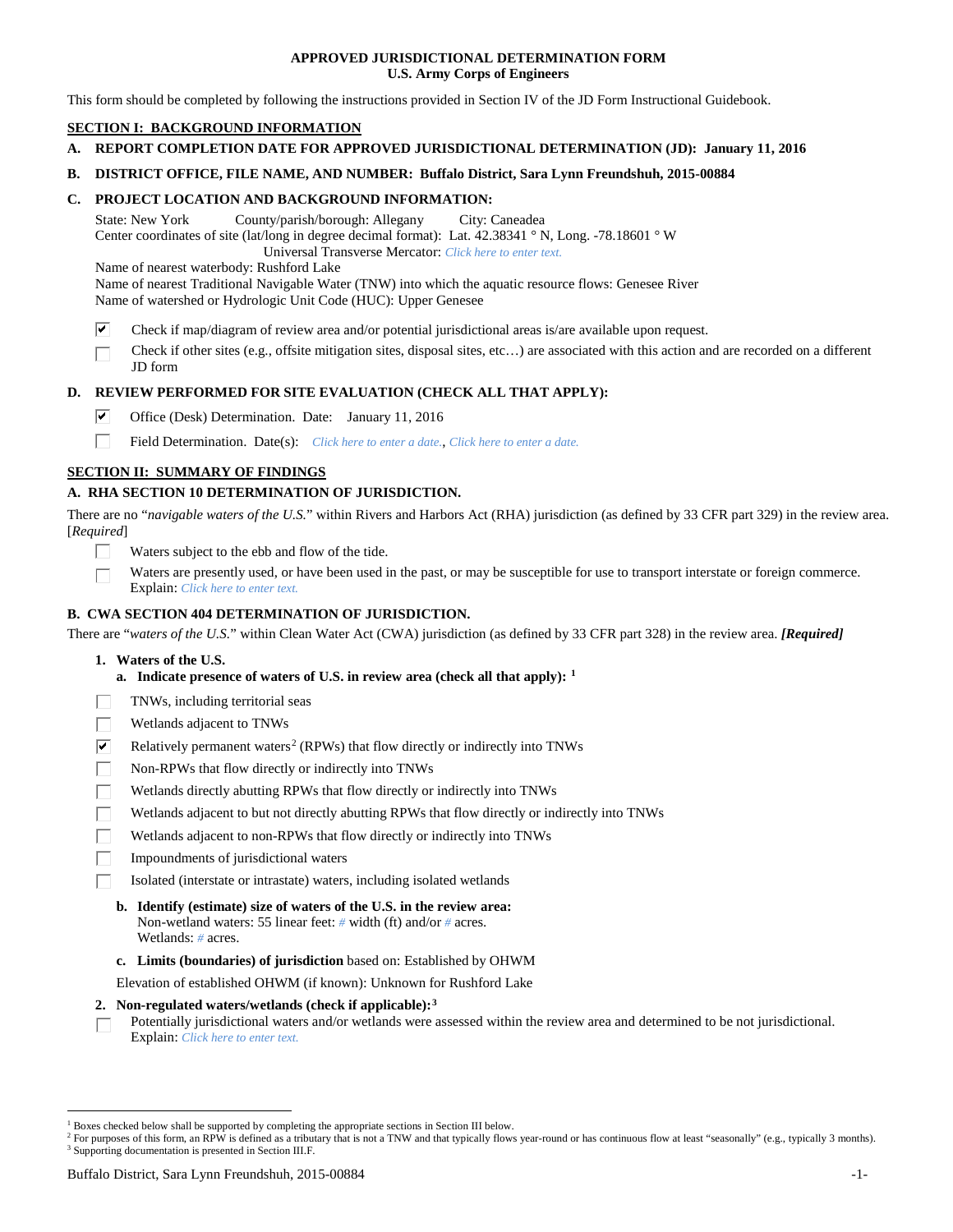# **SECTION III: CWA ANALYSIS**

#### **A. TNWs AND WETLANDS ADJACENT TO TNWs**

**The agencies will assert jurisdiction over TNWs and wetlands adjacent to TNWs. If the aquatic resource is a TNW, complete Section III.A.1 and Section III.D.1. only; if the aquatic resource is a wetland adjacent to a TNW, complete Sections III.A.1 and 2 and Section III.D.1.; otherwise, see Section III.B below**.

- **1. TNW**  Identify TNW: *Click here to enter text.*
	- Summarize rationale supporting determination: *Click here to enter text.*
- **2. Wetland adjacent to TNW** Summarize rationale supporting conclusion that wetland is "adjacent": *Click here to enter text.*

### **B. CHARACTERISTICS OF TRIBUTARY (THAT IS NOT A TNW) AND ITS ADJACENT WETLANDS (IF ANY):**

**This section summarizes information regarding characteristics of the tributary and its adjacent wetlands, if any, and it helps determine whether or not the standards for jurisdiction established under Rapanos have been met.** 

**The agencies will assert jurisdiction over non-navigable tributaries of TNWs where the tributaries are "relatively permanent waters" (RPWs), i.e. tributaries that typically flow year-round or have continuous flow at least seasonally (e.g., typically 3 months). A wetland that directly abuts an RPW is also jurisdictional. If the aquatic resource is not a TNW, but has year-round (perennial) flow, skip to Section III.D.2. If the aquatic resource is a wetland directly abutting a tributary with perennial flow, skip to Section III.D.4.**

**A wetland that is adjacent to but that does not directly abut an RPW requires a significant nexus evaluation. Corps districts and EPA regions will include in the record any available information that documents the existence of a significant nexus between a relatively permanent tributary that is not perennial (and its adjacent wetlands if any) and a traditional navigable water, even though a significant nexus finding is not required as a matter of law.**

**If the waterbody[4](#page-1-0) is not an RPW, or a wetland directly abutting an RPW, a JD will require additional data to determine if the waterbody has a significant nexus with a TNW. If the tributary has adjacent wetlands, the significant nexus evaluation must consider the tributary in combination with all of its adjacent wetlands. This significant nexus evaluation that combines, for analytical purposes, the tributary and all of its adjacent wetlands is used whether the review area identified in the JD request is the tributary, or its adjacent wetlands, or both. If the JD covers a tributary with adjacent wetlands, complete Section III.B.1 for the tributary, Section III.B.2 for any onsite wetlands, and Section III.B.3 for all wetlands adjacent to that tributary, both onsite and offsite. The determination whether a significant nexus exists is determined in Section III.C below.**

**1. Characteristics of non-TNWs that flow directly or indirectly into TNW**

**(i) General Area Conditions:**

Watershed size: *# Choose an item.* Drainage area: *# Choose an item.*

Average annual rainfall: *#* inches Average annual snowfall: *#* inches

#### **(ii) Physical Characteristics:**

- (a) Relationship with TNW:
	- Tributary flows directly into TNW. Г.

Tributary flows through *Choose an item.* tributaries before entering TNW.

Project waters are *Choose an item.* river miles from TNW. Project waters are *Choose an item.* river miles from RPW. Project waters are *Choose an item.* aerial (straight) miles from TNW. Project waters are *Choose an item.* aerial (straight) miles from RPW. Project waters cross or serve as state boundaries. Explain: *Click here to enter text.*

Identify flow route to TNW[5:](#page-1-1) *Click here to enter text.* Tributary stream order, if known: *Click here to enter text.*

(b) General Tributary Characteristics (check all that apply):

**Tributary** is:  $\Box$  Natural

- Artificial (man-made). Explain: *Click here to enter text.*
- Manipulated (man-altered). Explain: *Click here to enter text.*

<span id="page-1-1"></span><span id="page-1-0"></span><sup>&</sup>lt;sup>4</sup> Note that the Instructional Guidebook contains additional information regarding swales, ditches, washes, and erosional features generally and in the arid West. <sup>5</sup> Flow route can be described by identifying, e.g., tributary a, which flows through the review area, to flow into tributary b, which then flows into TNW.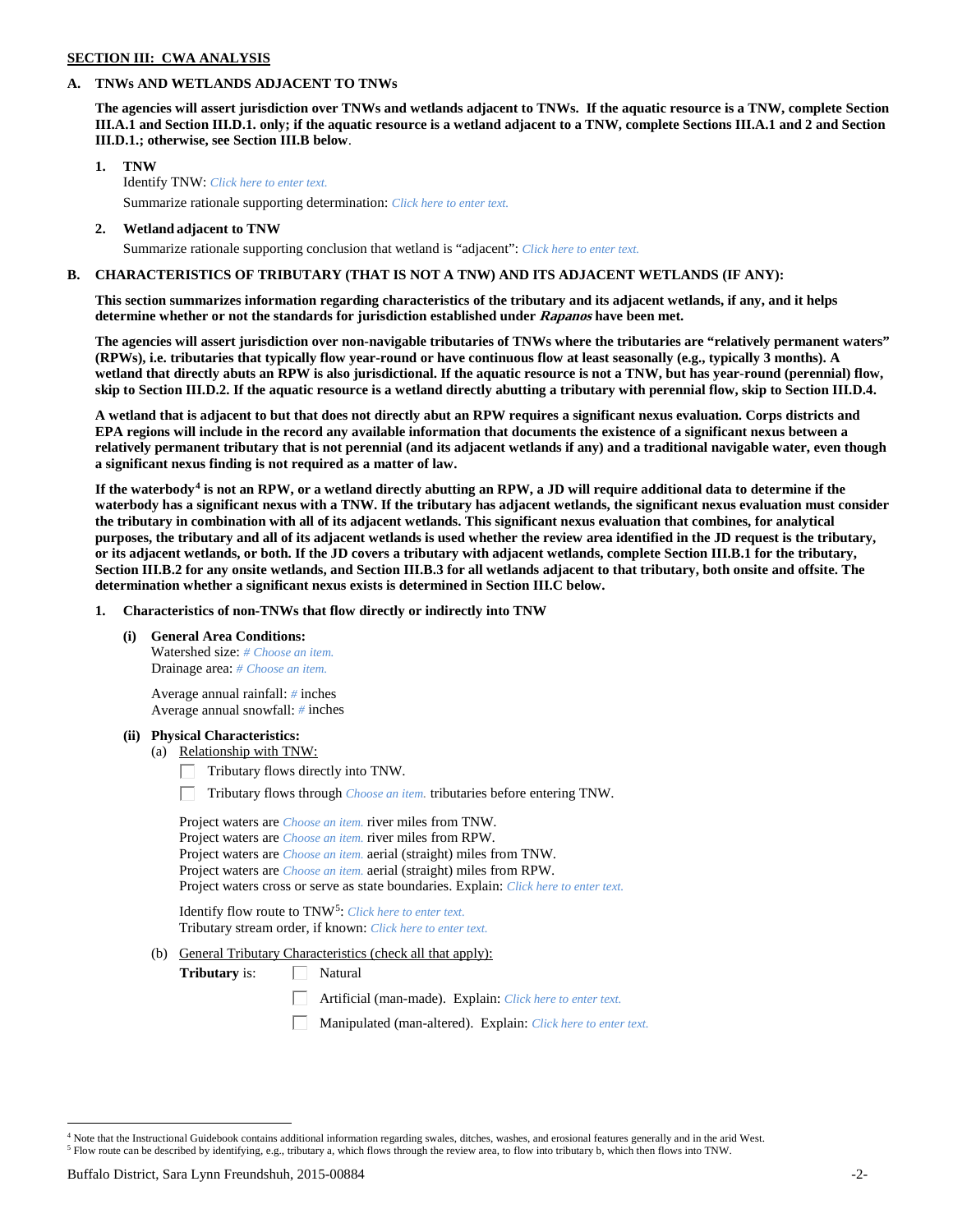| Tributary properties with respect to top of bank (estimate):<br>Average width: # feet<br>Average depth: $#$ feet<br>Average side slopes: Choose an item.                                                                                                                                                                                                                                                                                                                                                                                                                                                                                                                                                                     |
|------------------------------------------------------------------------------------------------------------------------------------------------------------------------------------------------------------------------------------------------------------------------------------------------------------------------------------------------------------------------------------------------------------------------------------------------------------------------------------------------------------------------------------------------------------------------------------------------------------------------------------------------------------------------------------------------------------------------------|
| Primary tributary substrate composition (check all that apply):<br><b>Silts</b><br>Sands<br>Concrete<br>Cobbles<br>Gravel<br>Muck<br>Bedrock<br>Vegetation. Type/% cover: Click here to enter text.<br>L.<br>Other. Explain: Click here to enter text.                                                                                                                                                                                                                                                                                                                                                                                                                                                                       |
| Tributary condition/stability [e.g., highly eroding, sloughing banks]. Explain: Click here to enter text.<br>Presence of run/riffle/pool complexes. Explain: Click here to enter text.<br>Tributary geometry: Choose an item.<br>Tributary gradient (approximate average slope): #%                                                                                                                                                                                                                                                                                                                                                                                                                                          |
| $(c)$ Flow:<br>Tributary provides for: Choose an item.<br>Estimate average number of flow events in review area/year: Choose an item.<br>Describe flow regime: Click here to enter text.<br>Other information on duration and volume: Click here to enter text.                                                                                                                                                                                                                                                                                                                                                                                                                                                              |
| <b>Surface flow is:</b> Choose an item. <b>Characteristics:</b> Click here to enter text.                                                                                                                                                                                                                                                                                                                                                                                                                                                                                                                                                                                                                                    |
| Subsurface flow: Choose an item. Explain findings: Click here to enter text.<br>Dye (or other) test performed: Click here to enter text.                                                                                                                                                                                                                                                                                                                                                                                                                                                                                                                                                                                     |
| Tributary has (check all that apply):<br>Bed and banks<br>OHWM <sup>6</sup> (check all indicators that apply):<br>clear, natural line impressed on the bank $\Box$<br>the presence of litter and debris<br>changes in the character of soil<br>destruction of terrestrial vegetation<br>the presence of wrack line<br>shelving<br>vegetation matted down, bent, or absent<br>sediment sorting<br>leaf litter disturbed or washed away<br>scour<br>sediment deposition<br>multiple observed or predicted flow events<br>water staining<br>abrupt change in plant community Click here to enter text.<br>other (list): Click here to enter text.<br>$\Box$ Discontinuous OHWM. <sup>7</sup> Explain: Click here to enter text. |
| If factors other than the OHWM were used to determine lateral extent of CWA jurisdiction (check all that apply):<br>High Tide Line indicated by:<br>Mean High Water Mark indicated by:<br>L<br>oil or scum line along shore objects<br>survey to available datum;<br>fine shell or debris deposits (foreshore)<br>physical markings;<br>physical markings/characteristics<br>vegetation lines/changes in vegetation types.<br>tidal gauges<br>other (list): Click here to enter text.                                                                                                                                                                                                                                        |
| (iii) Chemical Characteristics:<br>is algor, discolored, oily film; water quality; conoral watersh                                                                                                                                                                                                                                                                                                                                                                                                                                                                                                                                                                                                                           |

Characterize tributary (e.g., water color is clear, discolored, oily film; water quality; general watershed characteristics, etc.). Explain: *Click here to enter text.*

Identify specific pollutants, if known: *Click here to enter text.*

<span id="page-2-1"></span><span id="page-2-0"></span> <sup>6</sup> <sup>6</sup>A natural or man-made discontinuity in the OHWM does not necessarily sever jurisdiction (e.g., where the stream temporarily flows underground, or where the OHWM has been removed by development or agricultural practices). Where there is a break in the OHWM that is unrelated to the waterbody's flow regime (e.g., flow over a rock outcrop or through a culvert), the agencies will look for indicators of flow above and below the break. 7 Ibid.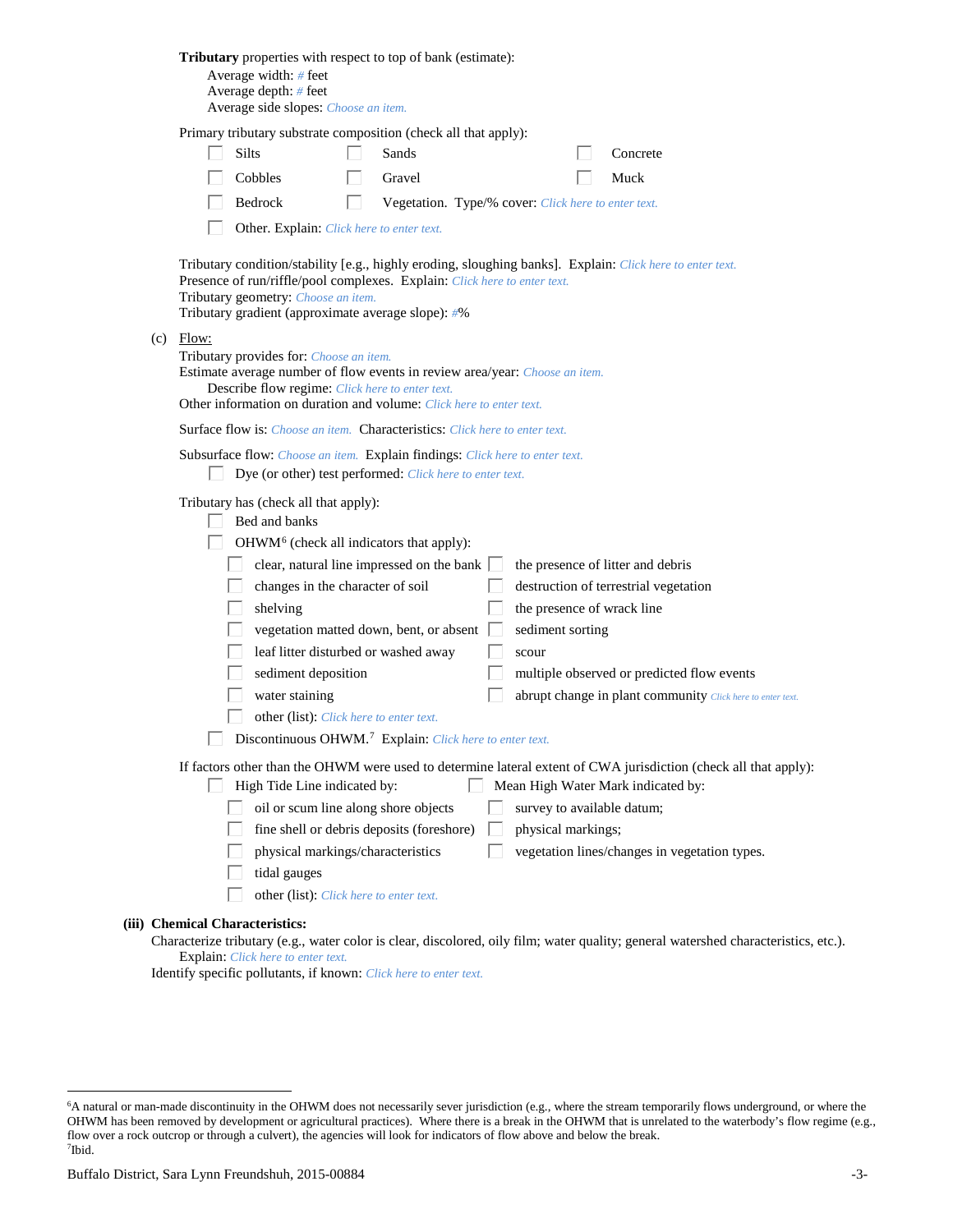## **(iv) Biological Characteristics. Channel supports (check all that apply):**

- Riparian corridor. Characteristics (type, average width): *Click here to enter text.*
- Wetland fringe. Characteristics: *Click here to enter text.*
- $\Box$  Habitat for:
	- Federally Listed species. Explain findings: *Click here to enter text.*
	- Fish/spawn areas. Explain findings: *Click here to enter text.*
	- Other environmentally-sensitive species. Explain findings: *Click here to enter text.*
	- П. Aquatic/wildlife diversity. Explain findings: *Click here to enter text.*

#### **2. Characteristics of wetlands adjacent to non-TNW that flow directly or indirectly into TNW**

#### **(i) Physical Characteristics:**

(a) General Wetland Characteristics: Properties: Wetland size: *#* acres Wetland type. Explain: *Click here to enter text.* Wetland quality. Explain: *Click here to enter text.* Project wetlands cross or serve as state boundaries. Explain: *Click here to enter text.*

(b) General Flow Relationship with Non-TNW:

Flow is: *Choose an item.* Explain: *Click here to enter text.*

Surface flow is: *Choose an item.* Characteristics: *Click here to enter text.*

Subsurface flow: *Choose an item.* Explain findings: *Click here to enter text.*

- Dye (or other) test performed: *Click here to enter text.*
- (c) Wetland Adjacency Determination with Non-TNW:
	- Directly abutting П.
	- П. Not directly abutting
		- П. Discrete wetland hydrologic connection. Explain: *Click here to enter text.*
		- П. Ecological connection. Explain: *Click here to enter text.*
		- П. Separated by berm/barrier. Explain: *Click here to enter text.*
- (d) Proximity (Relationship) to TNW

Project wetlands are *Choose an item.* river miles from TNW. Project waters are *Choose an item.* aerial (straight) miles from TNW. Flow is from: *Choose an item.* Estimate approximate location of wetland as within the *Choose an item.* floodplain.

#### **(ii) Chemical Characteristics:**

Characterize wetland system (e.g., water color is clear, brown, oil film on surface; water quality; general watershed characteristics; etc.). Explain: *Click here to enter text.*

Identify specific pollutants, if known: *Click here to enter text.*

#### **(iii) Biological Characteristics. Wetland supports (check all that apply):**

- Riparian buffer. Characteristics (type, average width): *Click here to enter text.*
	- Vegetation type/percent cover. Explain: *Click here to enter text.*
	- Habitat for:
		- Federally Listed species. Explain findings: *Click here to enter text*.
		- Fish/spawn areas. Explain findings: *Click here to enter text.*
		- Other environmentally-sensitive species. Explain findings: *Click here to enter text.*  $\Box$
		- $\Box$ Aquatic/wildlife diversity. Explain findings: *Click here to enter text.*

## **3. Characteristics of all wetlands adjacent to the tributary (if any)**

All wetland(s) being considered in the cumulative analysis: *Choose an item.* Approximately (*#*) acres in total are being considered in the cumulative analysis.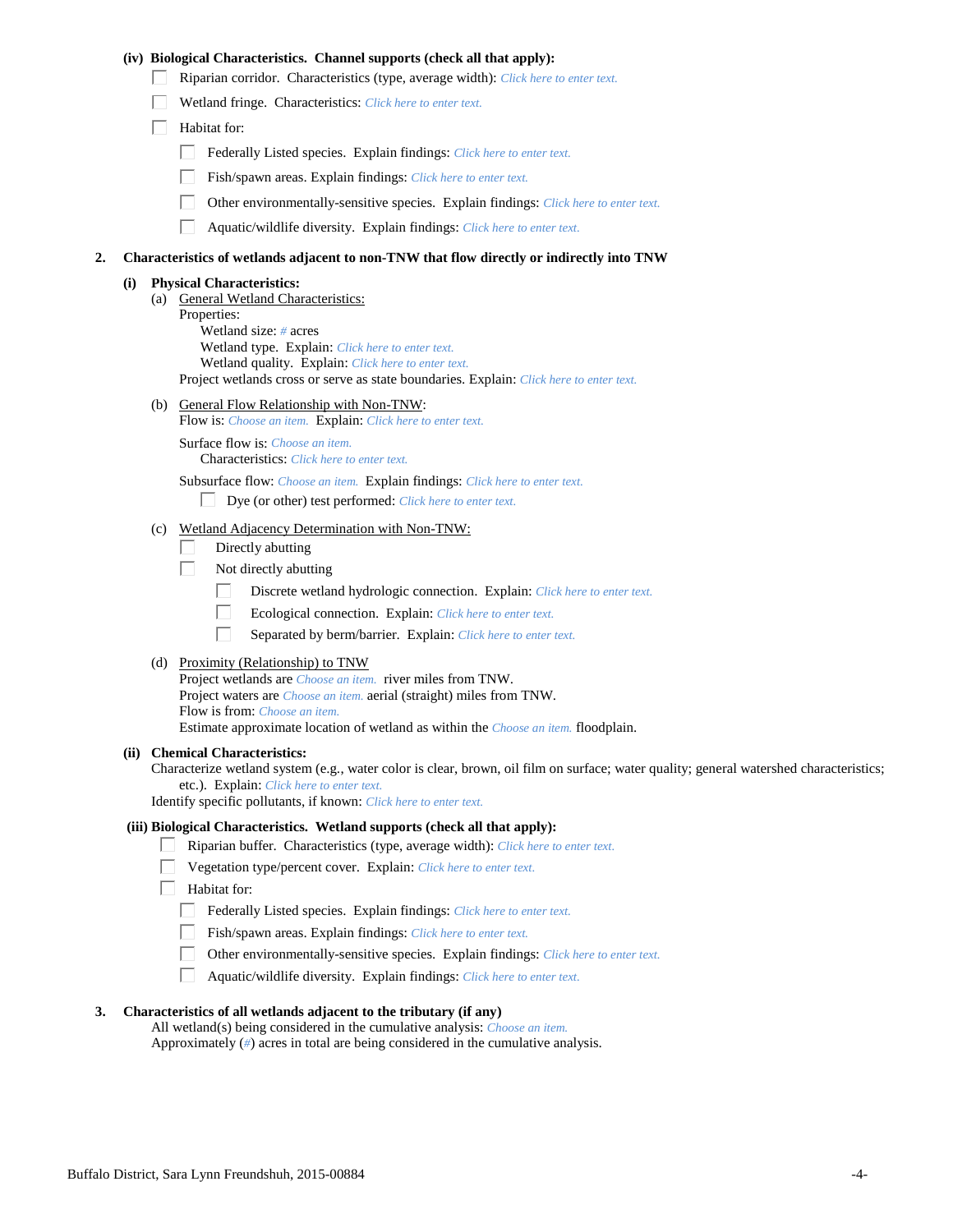For each wetland, specify the following:

| Directly abuts? $(Y/N)$ | Size (in acres) | Directly abuts? $(Y/N)$ | Size (in acres) |
|-------------------------|-----------------|-------------------------|-----------------|
| Y/N                     |                 |                         |                 |
| Y/N                     |                 | Y/N                     |                 |
| Y/N                     |                 | Y/N                     |                 |
| Y/N                     |                 | Y/N                     |                 |

Summarize overall biological, chemical and physical functions being performed: *Click here to enter text.*

## **C. SIGNIFICANT NEXUS DETERMINATION**

**A significant nexus analysis will assess the flow characteristics and functions of the tributary itself and the functions performed by any wetlands adjacent to the tributary to determine if they significantly affect the chemical, physical, and biological integrity of a TNW. For each of the following situations, a significant nexus exists if the tributary, in combination with all of its adjacent wetlands, has more than a speculative or insubstantial effect on the chemical, physical and/or biological integrity of a TNW. Considerations when evaluating significant nexus include, but are not limited to the volume, duration, and frequency of the flow of water in the tributary and its proximity to a TNW, and the functions performed by the tributary and all its adjacent wetlands. It is not appropriate to determine significant nexus based solely on any specific threshold of distance (e.g. between a tributary and its adjacent wetland or between a tributary and the TNW). Similarly, the fact an adjacent wetland lies within or outside of a floodplain is not solely determinative of significant nexus.** 

### **Draw connections between the features documented and the effects on the TNW, as identified in the** *Rapanos* **Guidance and discussed in the Instructional Guidebook. Factors to consider include, for example:**

- Does the tributary, in combination with its adjacent wetlands (if any), have the capacity to carry pollutants or flood waters to TNWs, or to reduce the amount of pollutants or flood waters reaching a TNW?
- Does the tributary, in combination with its adjacent wetlands (if any), provide habitat and lifecycle support functions for fish and other species, such as feeding, nesting, spawning, or rearing young for species that are present in the TNW?
- Does the tributary, in combination with its adjacent wetlands (if any), have the capacity to transfer nutrients and organic carbon that support downstream foodwebs?
- Does the tributary, in combination with its adjacent wetlands (if any), have other relationships to the physical, chemical, or biological integrity of the TNW?

### *Note: the above list of considerations is not inclusive and other functions observed or known to occur should be documented below:*

- **1. Significant nexus findings for non-RPW that has no adjacent wetlands and flows directly or indirectly into TNWs.** Explain findings of presence or absence of significant nexus below, based on the tributary itself, then go to Section III.D: *Click here to enter text.*
- **2. Significant nexus findings for non-RPW and its adjacent wetlands, where the non-RPW flows directly or indirectly into TNWs.**  Explain findings of presence or absence of significant nexus below, based on the tributary in combination with all of its adjacent wetlands, then go to Section III.D: *Click here to enter text.*
- **3. Significant nexus findings for wetlands adjacent to an RPW but that do not directly abut the RPW.** Explain findings of presence or absence of significant nexus below, based on the tributary in combination with all of its adjacent wetlands, then go to Section III.D: *Click here to enter text.*

# **D. DETERMINATIONS OF JURISDICTIONAL FINDINGS. THE SUBJECT WATERS/WETLANDS ARE (CHECK ALL THAT APPLY):**

- **1. TNWs and Adjacent Wetlands.** Check all that apply and provide size estimates in review area:
	- TNWs: *#* linear feet *#* width (ft), Or, *#* acres.
	- $\Box$ Wetlands adjacent to TNWs: *#* acres.

# **2. RPWs that flow directly or indirectly into TNWs.**

- $\triangledown$  Tributaries of TNWs where tributaries typically flow year-round are jurisdictional. Provide data and rationale indicating that tributary is perennial: Rushford Lake shows up as a perennial waterway on the Houghton, New York, USGS Quadrangle Map. Rushford Lake flows by a tributary directly into the Genesee River, which is a Traditional Navigable Waterway.
- Tributaries of TNW where tributaries have continuous flow "seasonally" (e.g., typically three months each year) are jurisdictional. П. Data supporting this conclusion is provided at Section III.B. Provide rationale indicating that tributary flows seasonally: *Click here to enter text.*.

Provide estimates for jurisdictional waters in the review area (check all that apply):

- Tributary waters: 55 linear feet  $#$  width (ft).
- Other non-wetland waters: *#* acres.

Identify type(s) of waters: *Click here to enter text.*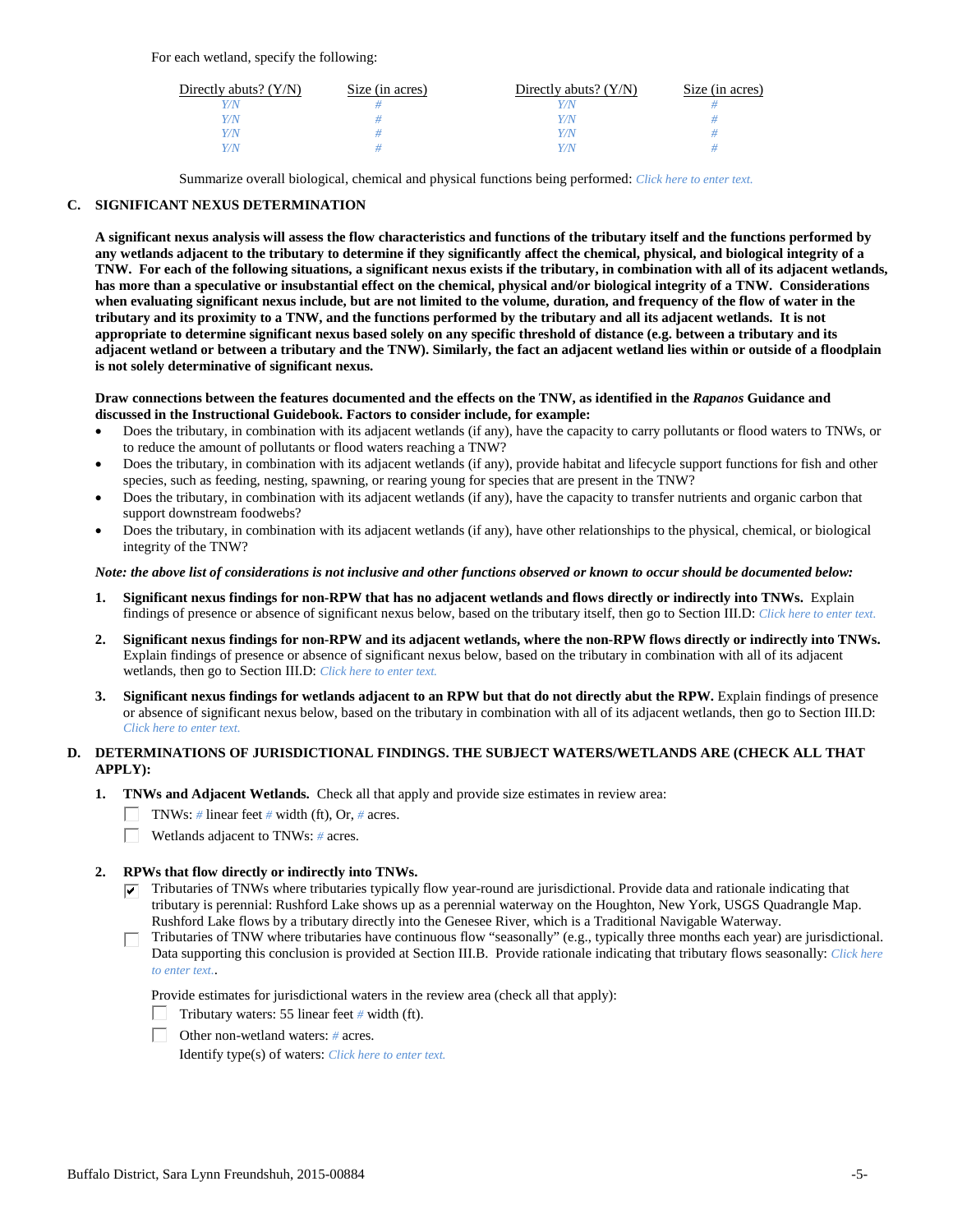### **3. Non-RPWs[8](#page-5-0) that flow directly or indirectly into TNWs.**

Waterbody that is not a TNW or an RPW, but flows directly or indirectly into a TNW, and it has a significant nexus with a TNW is jurisdictional. Data supporting this conclusion is provided at Section III.C.

Provide estimates for jurisdictional waters within the review area (check all that apply):

- Tributary waters: *#* linear feet *#* width (ft).  $\mathbf{L}$
- Other non-wetland waters: *#* acres.
	- Identify type(s) of waters: *Click here to enter text.*

## **4. Wetlands directly abutting an RPW that flow directly or indirectly into TNWs.**

- ГT. Wetlands directly abut RPW and thus are jurisdictional as adjacent wetlands.
	- Wetlands directly abutting an RPW where tributaries typically flow year-round. Provide data and rationale indicating that tributary is perennial in Section III.D.2, above. Provide rationale indicating that wetland is directly abutting an RPW: *Click here to enter text.*

Wetlands directly abutting an RPW where tributaries typically flow "seasonally." Provide data indicating that tributary is seasonal in Section III.B and rationale in Section III.D.2, above. Provide rationale indicating that wetland is directly abutting an RPW: *Click here to enter text.*

Provide acreage estimates for jurisdictional wetlands in the review area: *#* acres.

### **5. Wetlands adjacent to but not directly abutting an RPW that flow directly or indirectly into TNWs.**

Wetlands that do not directly abut an RPW, but when considered in combination with the tributary to which they are П adjacent and with similarly situated adjacent wetlands, have a significant nexus with a TNW are jurisidictional. Data supporting this conclusion is provided at Section III.C.

Provide acreage estimates for jurisdictional wetlands in the review area: *#* acres.

### **6. Wetlands adjacent to non-RPWs that flow directly or indirectly into TNWs.**

Wetlands adjacent to such waters, and have when considered in combination with the tributary to which they are adjacent П and with similarly situated adjacent wetlands, have a significant nexus with a TNW are jurisdictional. Data supporting this conclusion is provided at Section III.C.

Provide estimates for jurisdictional wetlands in the review area: *#* acres.

## **7. Impoundments of jurisdictional waters. [9](#page-5-1)**

As a general rule, the impoundment of a jurisdictional tributary remains jurisdictional.

- Demonstrate that impoundment was created from "waters of the U.S.," or
- Demonstrate that water meets the criteria for one of the categories presented above (1-6), or
- Demonstrate that water is isolated with a nexus to commerce (see E below). Г

## **E. ISOLATED [INTERSTATE OR INTRA-STATE] WATERS, INCLUDING ISOLATED WETLANDS, THE USE, DEGRADATION OR DESTRUCTION OF WHICH COULD AFFECT INTERSTATE COMMERCE, INCLUDING ANY SUCH WATERS (CHECK ALL THAT APPLY):[10](#page-5-2)**

- L. which are or could be used by interstate or foreign travelers for recreational or other purposes.
- from which fish or shellfish are or could be taken and sold in interstate or foreign commerce.
- which are or could be used for industrial purposes by industries in interstate commerce. П.
- Г Interstate isolated waters.Explain: *Click here to enter text.*
- п Other factors.Explain: *Click here to enter text.*

### **Identify water body and summarize rationale supporting determination:** *Click here to enter text.*

Provide estimates for jurisdictional waters in the review area (check all that apply):

- Tributary waters: *#* linear feet *#* width (ft).
- Other non-wetland waters: *#* acres.

Identify type(s) of waters: *Click here to enter text.*

Wetlands: *#* acres.

<span id="page-5-0"></span> $\frac{1}{8}$ See Footnote # 3.

<span id="page-5-1"></span><sup>&</sup>lt;sup>9</sup> To complete the analysis refer to the key in Section III.D.6 of the Instructional Guidebook.

<span id="page-5-2"></span><sup>&</sup>lt;sup>10</sup> Prior to asserting or declining CWA jurisdiction based solely on this category, Corps Districts will elevate the action to Corps and EPA HQ for review consistent with the process described in the Corps/EPA *Memorandum Regarding CWA Act Jurisdiction Following Rapanos.*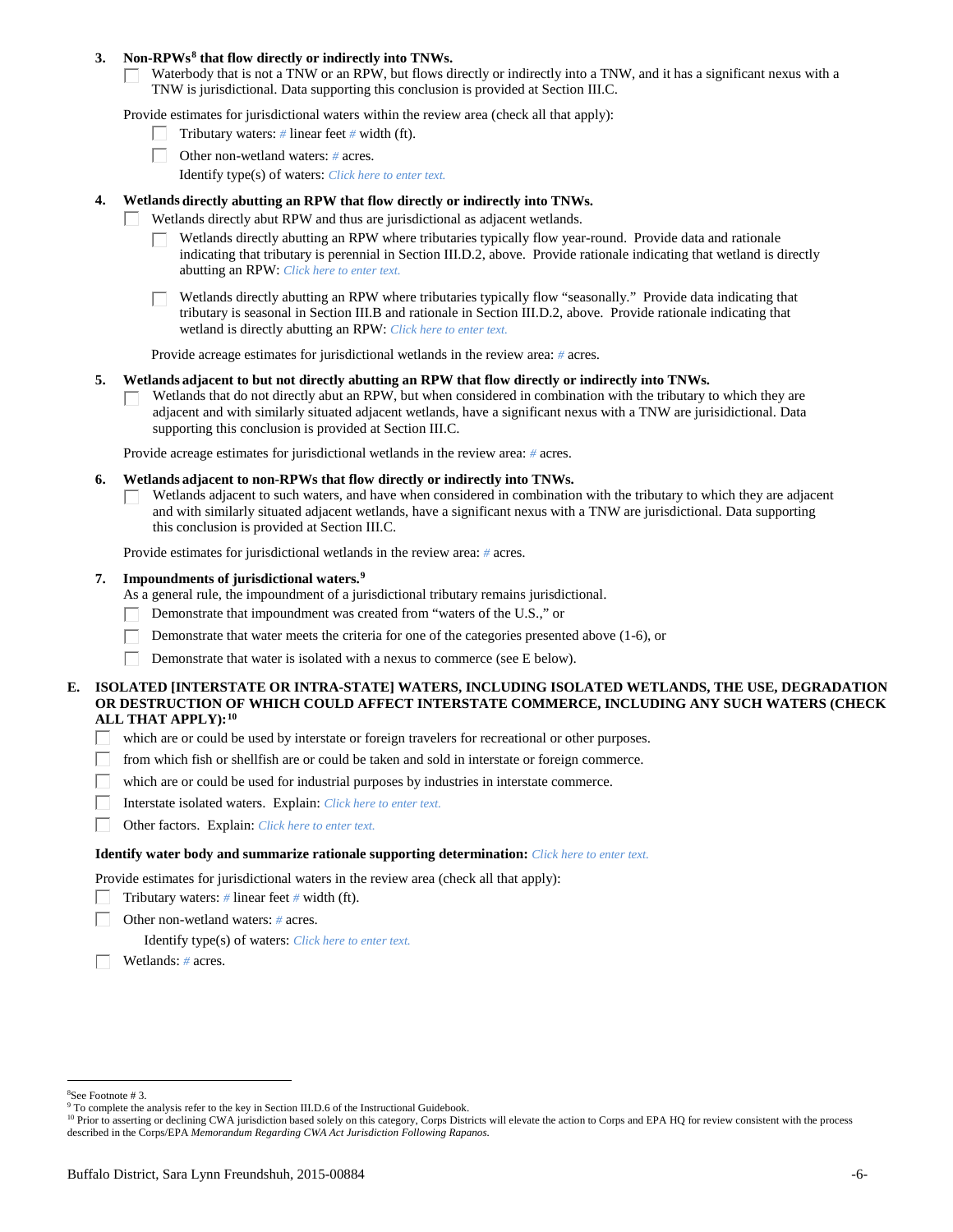| F. |    | NON-JURISDICTIONAL WATERS, INCLUDING WETLANDS (CHECK ALL THAT APPLY):                                                                                                                                                                                                                                                     |
|----|----|---------------------------------------------------------------------------------------------------------------------------------------------------------------------------------------------------------------------------------------------------------------------------------------------------------------------------|
|    |    | "If potential wetlands were assessed within the review area, these areas did not meet the criteria in the 1987 Corps of Engineers<br>Wetland Delineation Manual and/or appropriate Regional Supplements.                                                                                                                  |
|    | ш  | Review area included isolated waters with no substantial nexus to interstate (or foreign) commerce.                                                                                                                                                                                                                       |
|    |    | Prior to the Jan 2001 Supreme Court decision in "SWANCC," the review area would have been regulated based solely on the<br>"Migratory Bird Rule" (MBR).                                                                                                                                                                   |
|    | Ш  | Waters do not meet the "Significant Nexus" standard, where such a finding is required for jurisdiction. Explain: Click here to enter text.                                                                                                                                                                                |
|    | П  | Other: (explain, if not covered above): Click here to enter text.                                                                                                                                                                                                                                                         |
|    |    | Provide acreage estimates for non-jurisdictional waters in the review area, where the sole potential basis of jurisdiction is the MBR factors<br>(i.e., presence of migratory birds, presence of endangered species, use of water for irrigated agriculture), using best professional judgment<br>(check all that apply): |
|    |    | Non-wetland waters (i.e., rivers, streams): # linear feet # width (ft).                                                                                                                                                                                                                                                   |
|    |    | Lakes/ponds: $# \, \text{acres.}$                                                                                                                                                                                                                                                                                         |
|    |    | Other non-wetland waters: # acres. List type of aquatic resource: Click here to enter text                                                                                                                                                                                                                                |
|    |    | Wetlands: # acres.                                                                                                                                                                                                                                                                                                        |
|    |    | Provide acreage estimates for non-jurisdictional waters in the review area that do not meet the "Significant Nexus" standard, where such a<br>finding is required for jurisdiction (check all that apply):                                                                                                                |
|    |    | Non-wetland waters (i.e., rivers, streams): $\#$ linear feet $\#$ width (ft).                                                                                                                                                                                                                                             |
|    |    | Lakes/ponds: # acres.                                                                                                                                                                                                                                                                                                     |
|    |    | Other non-wetland waters: # acres. List type of aquatic resource: Click here to enter text                                                                                                                                                                                                                                |
|    |    | Wetlands: # acres.                                                                                                                                                                                                                                                                                                        |
|    |    | <b>SECTION IV: DATA SOURCES.</b>                                                                                                                                                                                                                                                                                          |
|    |    | A. SUPPORTING DATA. Data reviewed for JD (check all that apply - checked items shall be included in case file and, where checked and                                                                                                                                                                                      |
|    | ⊮  | requested, appropriately reference sources below):<br>Maps, plans, plots or plat submitted by or on behalf of the applicant/consultant: Location Map Supplied by the Applicant.                                                                                                                                           |
|    |    | Data sheets prepared/submitted by or on behalf of the applicant/consultant.                                                                                                                                                                                                                                               |
|    |    | Office concurs with data sheets/delineation report.                                                                                                                                                                                                                                                                       |
|    |    | Office does not concur with data sheets/delineation report.                                                                                                                                                                                                                                                               |
|    |    | Data sheets prepared by the Corps: Click here to enter text.                                                                                                                                                                                                                                                              |
|    |    | Corps navigable waters' study: Click here to enter text.                                                                                                                                                                                                                                                                  |
|    |    | U.S. Geological Survey Hydrologic Atlas: Click here to enter text.                                                                                                                                                                                                                                                        |
|    |    | USGS NHD data.                                                                                                                                                                                                                                                                                                            |
|    |    | USGS 8 and 12 digit HUC maps.                                                                                                                                                                                                                                                                                             |
|    | ∣✔ | U.S. Geological Survey map(s). Cite scale & quad name: Houghton, New York, USGS Quadrangle Map, Scale is 1: 24,000.<br>USDA Natural Resources Conservation Service Soil Survey. Citation: Click here to enter text.                                                                                                       |
|    |    | National wetlands inventory map(s). Cite name: Click here to enter text.                                                                                                                                                                                                                                                  |
|    |    | State/Local wetland inventory map(s): Click here to enter text.                                                                                                                                                                                                                                                           |
|    |    | FEMA/FIRM maps: Click here to enter text.                                                                                                                                                                                                                                                                                 |
|    |    | 100-year Floodplain Elevation is: Click here to enter text. (National Geodetic Vertical Datum of 1929)                                                                                                                                                                                                                    |
|    | ⊽  | Photographs: $\Box$<br>Aerial (Name & Date): Click here to enter text.                                                                                                                                                                                                                                                    |
|    |    | Other (Name & Date): Ground Level Photographs Supplied by the Applicant.<br>or $\overline{\mathbf{v}}$                                                                                                                                                                                                                    |
|    |    | Previous determination(s). File no. and date of response letter: Click here to enter text.                                                                                                                                                                                                                                |
|    |    | Applicable/supporting case law: Click here to enter text.                                                                                                                                                                                                                                                                 |
|    |    | Applicable/supporting scientific literature: Click here to enter text.                                                                                                                                                                                                                                                    |
|    |    | Other information (please specify): Click here to enter text.                                                                                                                                                                                                                                                             |
|    |    |                                                                                                                                                                                                                                                                                                                           |

# **B. ADDITIONAL COMMENTS TO SUPPORT JD:** *Click here to enter text.*